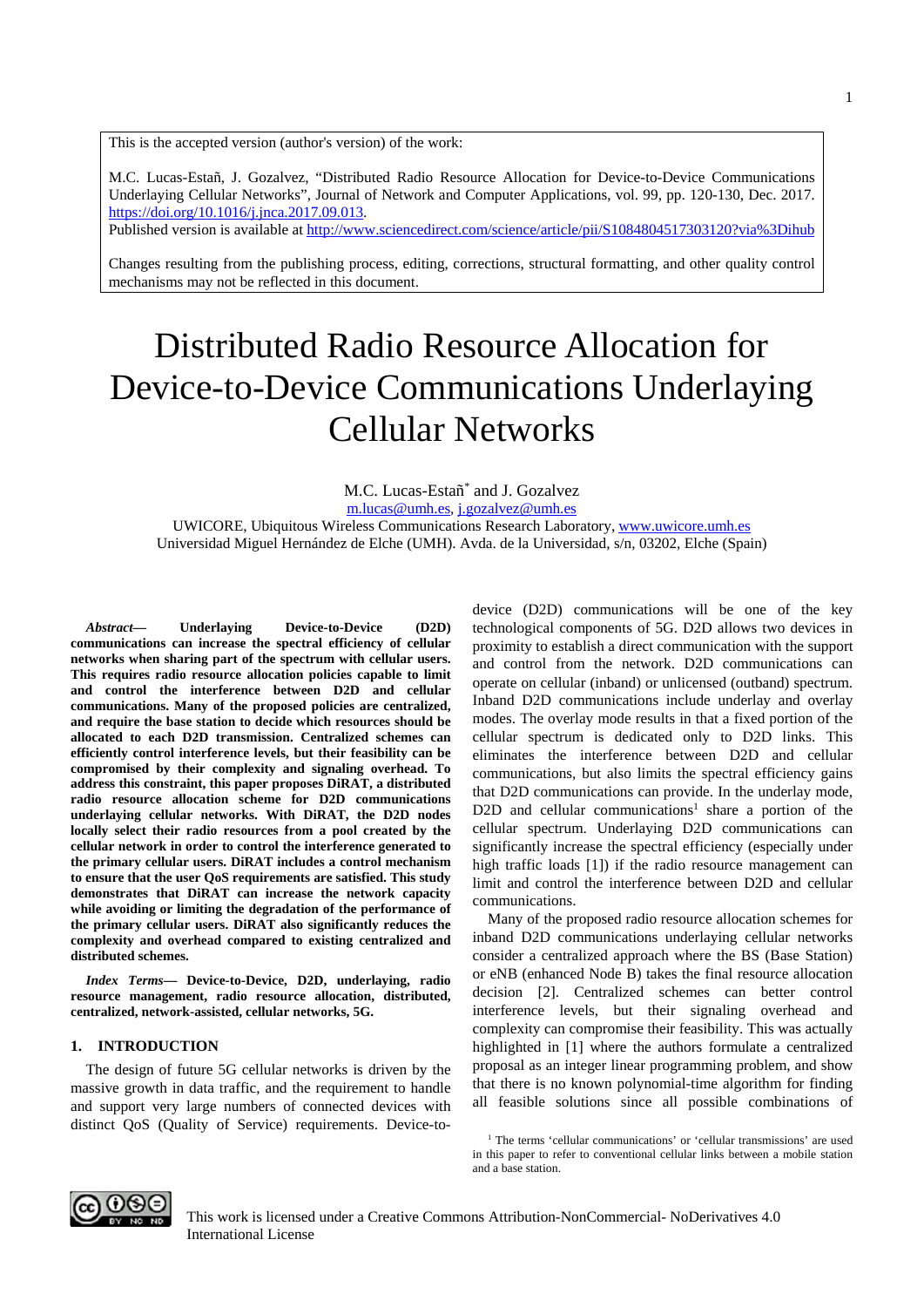2

concurrently active D2D links can grow exponentially with the total number of D2D links. The complexity and overhead can be reduced with distributed schemes, although the implementation of existing solutions can be still compromised by the signaling overhead or by the time required to achieve a solution to the problem. In addition, any reduction of overhead or complexity should not come at the expense of a significant reduction of the gains that can be achieved with D2D communications, or at the expense of degrading the performance of primary cellular users. In this context, this study proposes DiRAT, a novel network-assisted Distributed Radio resource AllocaTion scheme for D2D communications underlaying cellular networks. The proposed scheme has been designed with the objective to increase the network capacity without degrading the performance of the cellular users, and to significantly reduce the computational complexity and signaling overhead. To this aim, the D2D nodes locally select their radio resources from a pool of resources that has been previously created by the eNB in order to control the interference generated to the primary cellular users. DiRAT implements an additional control process at the eNB and D2D receivers that continuously evaluates if their QoS requirements are satisfied. If they are not, the eNB modifies the pool of resources that interfering D2D transmissions can utilize. This control process reduces the need for nodes to continuously exchange channel state information for their resource allocation decisions. The paper presents and evaluates two implementations of the DiRAT proposal. In the first one, the eNB and D2D nodes base their decisions on distance information. The second implementation uses locally measured received signal and interference levels. The performance achieved with DiRAT is compared against that obtained with reference centralized and distributed schemes. The obtained results demonstrate that the proposed networkassisted distributed radio resource allocation scheme is the only scheme capable to increase the network capacity without significantly degrading the performance of cellular users. In addition, DiRAT significantly reduces the complexity and overhead compared to existing centralized and distributed resource allocation schemes. The main contributions of this paper can be summarized as follows:

- The proposal of a novel network-assisted distributed radio resource allocation scheme for D2D communications in underlaying cellular networks. The scheme reduces some of the existing performance, complexity and overhead shortcomings by distributing the decisions in the network, while relying on the assistance from the infrastructure and implementing a distributed QoS control process that monitors the quality of the resource allocation decisions.
- The presentation of two different implementations of the proposed scheme that follow the same operation but differ on the metrics used for the resource allocation decisions.
- The demonstration that the proposed distributed scheme can increase the network capacity and QoS without degrading the performance of the primary cellular users.

The study also demonstrates the reduced complexity and overhead of the proposed scheme.

# **2. RELATED WORK**

The 3GPP standards (from Release 12 [3]) allow for the centralized or distributed allocation of radio resources to D2D communications. Many of the proposals reported to date for inband D2D communications underlaying cellular networks are centralized schemes. Centralized schemes are particularly suitable to control interference levels. For example, [4] defines an optimization problem to maximize the sum of the data rate for all D2D and cellular links constrained to all transmissions experiencing a received SINR (Signal to Interference plus Noise Ratio) level higher than a threshold. The authors proposed a sub-optimum greedy heuristic algorithm to solve the optimization problem given its computational complexity. Another optimization process is proposed in [2]. The process computes the optimum transmission power for each D2D link, and the radio resources are assigned to the D2D link that could achieve the highest data rate with the identified transmission power levels. The proposals in [4] and [2] consider that a single D2D link can reuse the resources of a cellular transmission. On the other hand, [1] allows multiple D2D links to reuse the radio resources of a cellular transmission, and defines an optimization problem to maximize the spectrum utilization by minimizing the number of radio resources assigned to D2D links. The authors propose a column generation method to solve the optimization problem and reduce the computational complexity.

The optimization-based centralized proposals generally require the eNB to know the channel gain of all cellular and/or D2D links, as well as the channel gain between cellular and D<sub>2</sub>D nodes. The process to measure and send all this information to the network can entail a high signaling overhead that can compromise the feasibility of the proposed schemes<sup>2</sup>. Distributed radio resource allocation schemes can reduce the overhead. This is for example the case of the proposal reported in [5], where the authors present a joint mode selection and resource allocation scheme. The authors propose an optimization problem to maximize the sum of the data rate of all D2D links, and a two-step approach to solve it. This approach reduces the overhead by dividing the original problem into smaller ones. The smaller problems are then directly solved by the D2D nodes. [5] considers that only one D2D link can share at any given point in time the radio resources of a cellular transmission. This constraint reduces the interference experienced by cellular and D2D users, and the complexity of the optimization problem. However, it also negatively impacts the spectral efficiency as it limits the spatial reuse of resources among D2D users. [6] proposes the use of stable matching, message passing, or auctions to design distributed schemes capable to maximize the sum of the data rate of D2D transmissions; the interference to cellular users

<sup>&</sup>lt;sup>2</sup> The studies do not generally indicate how to obtain the channel gain information. Obtaining such information can require additional signaling messages and overhead, in particular for non-active links.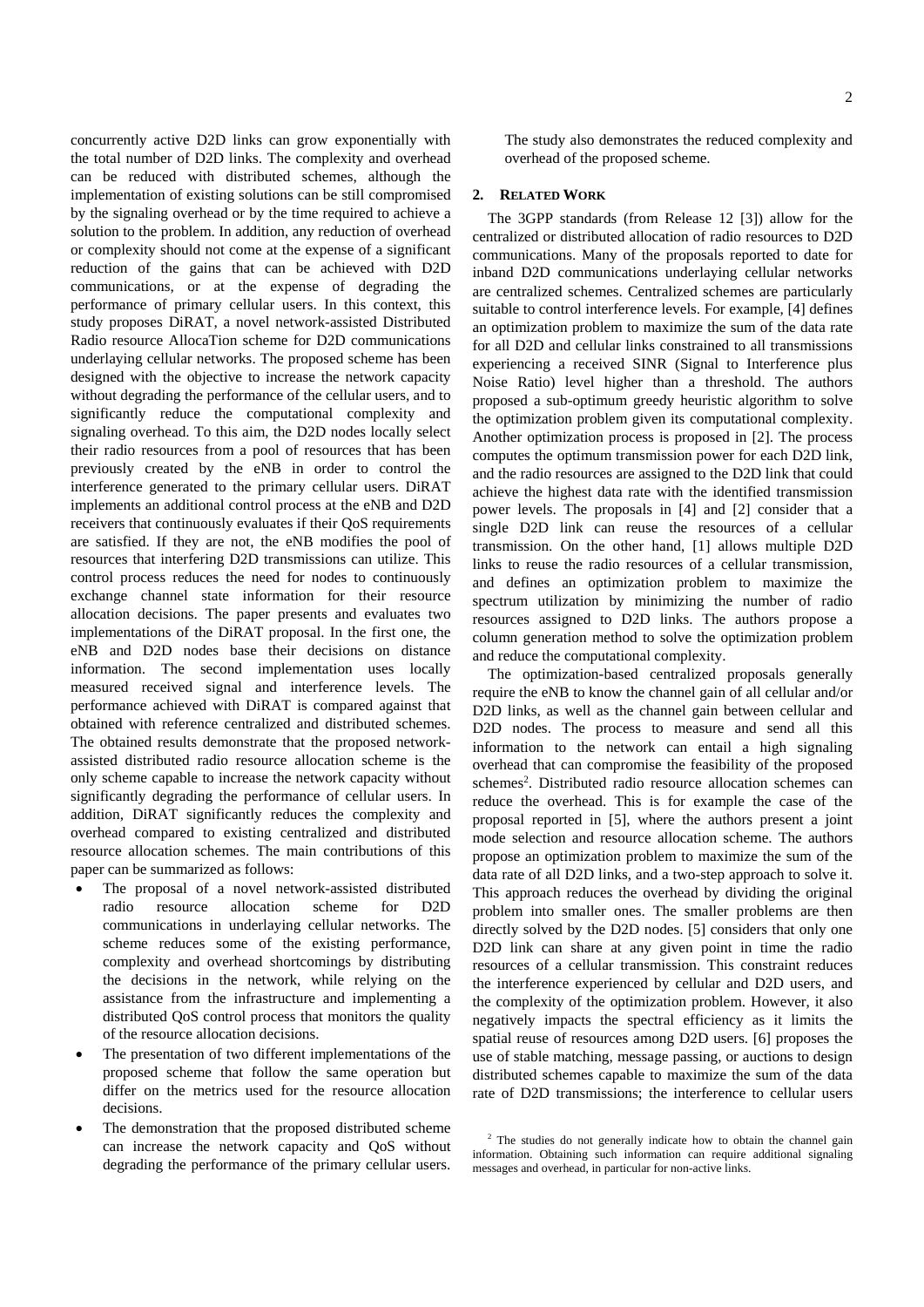must also be kept below a maximum threshold. The proposed schemes require D2D nodes to estimate the achievable D2D data rate and the interference channel gains between cellular and D2D nodes (part of this information is also reported to the eNB). The eNB is in charge of the final resource allocation decision for the schemes based on stable matching and message passing<sup>3</sup>. In the case of the auction-based scheme, the eNB calculates and broadcasts parameters needed for the auction subroutine carried out locally at each D2D node. [6] does not present performance or capacity results, but the authors show analytically that the different schemes provide interesting trade-offs between optimality, computational complexity, convergence, and overhead. The proposals in [6] can reduce the computational complexity and overhead compared to centralized schemes, but they still require nodes to exchange the CSI (Channel State Information) of interfering links from other D2D and cellular nodes.

Game theory has been proposed to implement distributed resource allocation ([7]-[10]) and power control ([11]-[12]) schemes for D2D communications. We focus the discussion on the radio resource allocation challenge that is the objective of this work. Game theory is particularly interesting in distributed decision problems where nodes seek to maximize their own benefit. Song et al. propose in [7] the use of Stackelberg-type games, non-cooperative games, or combinatorial auctions to model the allocation of radio resources to D2D communications. A two-stage Stackelberg game is fully developed in [8] to model the allocation of resources to D2D communications. The proposed distributed scheme is designed with the objective to maximize the total throughput of D2D links while protecting cellular transmissions from excessive aggregate interference. In the Stackelberg game, each D2D link selfishly tries to maximize its transmission rate using local information about the CSI of its D2D link, and of the link between the D2D transmitter and the eNB. During this process, the D2D links also use information about prices broadcasted by the eNB. The eNB adapts the prices in order to limit the aggregate interference caused to cellular transmissions. The results in [8] show that the proposed scheme provides a significant gain in total throughput compared to the case in which there are no D2D transmissions. In addition, the average rate of cellular links also improves compared to the case in which there is no interference management, i.e. all links are active. Sun et al. propose to jointly address the mode selection<sup>4</sup> and the allocation of radio resources to D2D communications using a non-cooperative game [9]. The objective of the proposed scheme is to maximize the overall spectral efficiency, and the authors propose a three stage distributed process to solve the game. At the first stage, each D2D node selects randomly its communication mode and radio resources using a vector of

probabilities for each possible combination of communication mode and radio resources. A many-to-many matching process is applied for the nodes that selected the conventional cellular communication mode. The process decides with which base stations each node will communicate with using CSI values collected for all possible links. During the third stage, the D2D nodes update the vector of probabilities based on the spectral efficiency. The three-stage process is executed iteratively until a stable solution is achieved (i.e., the same solution is obtained in consecutive iterations). The conducted simulations show that the proposed scheme can improve the spectrum efficiency, and that the gains depend on the distance between D2D transmitters and base stations. Katsinis et al. also proposed the use of a non-cooperative game [10], but in this case the objective is to minimize the total interference in the cell. The solution to the non-cooperative game is also achieved by an iterative process that ends when a stable solution is reached. At each iteration, each D2D node identifies the radio resource that minimizes the sum of the interference created by its D2D link to other transmissions (cellular and D2D) sharing the same radio resource, and the interference perceived by its D2D link from other transmissions sharing the same radio resource. The D2D nodes can estimate the interference levels from cellular users using their location that is broadcasted by the eNB. Using this information and locally measured received interference levels, the D2D nodes can estimate the interference contribution from other D2D links. Once the D2D nodes select their radio resources, they also adjust their transmission power by means of a non-cooperative game-based control process in order to reduce the interference. The conducted evaluation shows that the proposed scheme reduces the power consumption and achieves higher transmission data rates compared with other schemes. The proposals based on game-theory can reduce the computational complexity and signaling overhead<sup>5</sup>. However, solving the games require iterative processes. The studies in [8]-[10] showed that the proposed iterative processes converge to stable solutions after a limited number of iterations in scenarios with limited variability. It is still necessary to demonstrate that the processes will converge quickly under more variable scenarios (in terms of propagation, mobility and traffic sessions). In addition, some of the proposed iterative processes (e.g. [10]) require measuring the interference levels after each iteration. Such measurements can only be available if transmissions are allowed between each iteration, which can compromise the feasibility of the proposals.

This paper contributes to the existing state of the art by proposing a novel network-assisted distributed radio resource allocation scheme that reduces some of the shortcomings of existing distributed schemes. In particular, the proposed scheme reduces the computational complexity and signaling overhead, and protects the primary cellular users while augmenting significantly the network capacity. This is achieved by: 1) distributing the resource allocation decisions

<sup>&</sup>lt;sup>3</sup> Although the final resource allocation decision is taken at the eNB, the authors consider these two schemes as distributed ones because they distribute the computational load among the D2D nodes. 4

The mode selection scheme decides whether a transmission should be done using a conventional cellular link or a D2D one. For conventional cellular communications, the study considers that each node can communicate with several base stations simultaneously.

<sup>5</sup> The decisions in [8]-[10] are based on local CSI or interference measurements.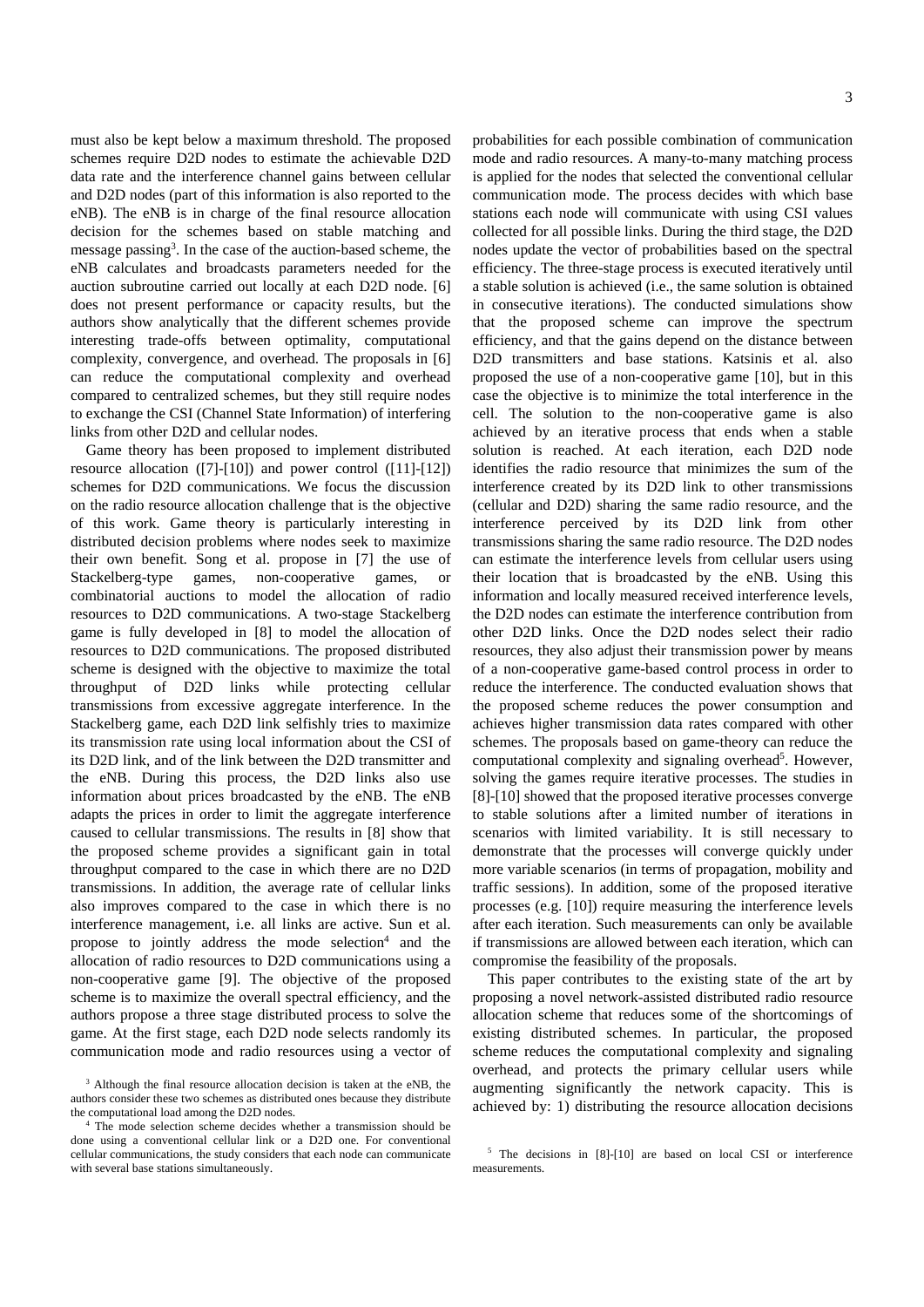among the network nodes; 2) exploiting the network infrastructure to limit the amount of information exchanged in the network and the computations at the D2D nodes; and 3) implementing a reactive distributed QoS control process that monitors the quality of the resource allocation decisions.

#### **3. SYSTEM MODEL**

This study models a sectorized LTE cellular network, in particular, seven three-sector cells. Inter-cell interference is modelled, but the schemes are evaluated only at the center cell. Cellular and D2D users coexist in every cell and share the available spectrum (see Fig. 1). Following the 3GPP recommendations [13], D2D communications utilize uplink (UL) cellular spectrum. This reduces the interference generated by D2D transmissions to cellular links (at the eNB), and the interference generated by UL cellular transmissions to D2D links as a result of the low transmission power of cellular devices. Cellular users are considered primary users of the spectrum, and hence their performance should not be degraded by D2D transmissions. D2D users cannot simultaneously utilize radio resources assigned to two different primary cellular users. However, several D2D transmissions can simultaneously utilize the radio resources assigned to an active primary cellular user.

The users modelled in the system are either cellular or D2D users, and they cannot change their transmission mode during the complete simulation<sup>6</sup>. Cellular and D2D users are always assigned 2 PRBs (Physical Radio Blocks) to conduct their transmissions. This is the maximum assignment suggested by 3GPP TR 36.877 for D2D communications. We have considered the same assignment for the primary cellular users since this study focuses on the impact of inband D2D communications in underlaying cellular networks, and not on the QoS of cellular users as a function of the assigned radio resources.



Fig. 1. Cellular network with underlaying D2D communications.

Cellular and D2D users are homogeneously distributed across the cell. However, D2D transmitters are located at a minimum distance to the eNB equal to 150m. Several studies (e.g. [14] and [15]) suggest that cellular transmissions or overlay D2D links are preferred when D2D users are close to the eNB. The distance between paired D2D transmitters and receivers is a uniform random variable in the range  $[0, d_{max}]$ (expressed in meters).

## **4. DIRAT**

The DiRAT proposal has been designed with the objective to increase the network capacity (while limiting the QoS degradation suffered by primary cellular users) and reduce the complexity and overhead of the resource allocation process for D2D communications underlaying cellular networks. To this aim, DiRAT identifies suitable radio resources for D2D links with the assistance of the cellular infrastructure. However, the final resource allocation decisions are taken by the D2D nodes. DiRAT operates following a three stage process. When a D2D user *i* wants to start a new transmission  $(i \in [1, D]$ , and  $D$  is the number of active D2D transmissions), it will request radio resources to the eNB. The eNB will not select the resources for this D2D user, but will identify instead the pool  $P_i$  of radio resources  $r_i$  (∀ $j$  ∈ [1, C]) that the D2D user could utilize. The variables  $r_i$  and C represent the radio resources used by cellular user *j* and the number of cellular users with active UL transmissions respectively. The pool  $P_i$  includes all the radio resources that have not been assigned to a primary cellular user, and the radio resources (already used by cellular users) that if utilized by the D2D user *i* would not degrade the QoS of the primary cellular user below a pre-defined threshold. The process to establish  $P_i$  at the eNB is referred to as *Pool Assignment*. The selection of the pool takes into account the QoS experienced by the primary cellular users, but not the QoS that D2D transmissions would experience if assigned any of the radio resources included in the pool. The QoS of D2D transmissions is taken into account during the *Local Selection* process that is executed at the D2D nodes after receiving the selected pool from the eNB. The D2D node selects from this pool the radio resources  $r_{i^*}$  that it estimates will experience the lowest interference. DiRAT also includes a distributed QoS control process (referred to as *QoS Control*) to continuously monitor the impact of local decisions. In particular, the receivers of active cellular and D2D transmissions continuously monitor their QoS. If a cellular or D2D link degrades its QoS below a minimum QoS threshold, the interfering D2D link must pause its transmission, and the eNB will modify its pool of radio resources. The eNB notifies the interfering D2D link of its new pool, and the D2D transmitter selects new radio resources from the modified pool. Fig. 2<sup>7</sup> illustrates the operation of DiRAT with an eventdriven process chain diagram.

The three DiRAT processes are explained in detail in the following sections. Different parameters can be utilized in DiRAT in order to identify the pool of resources at the eNB

<sup>6</sup> The design of mode selection schemes is out of the scope of this study.

<sup>7</sup> The hexagons represent events, and the rectangles represent processes. CTx and DTx refer to a cellular and D2D transmitter respectively. DRx refers to a D2D receiver.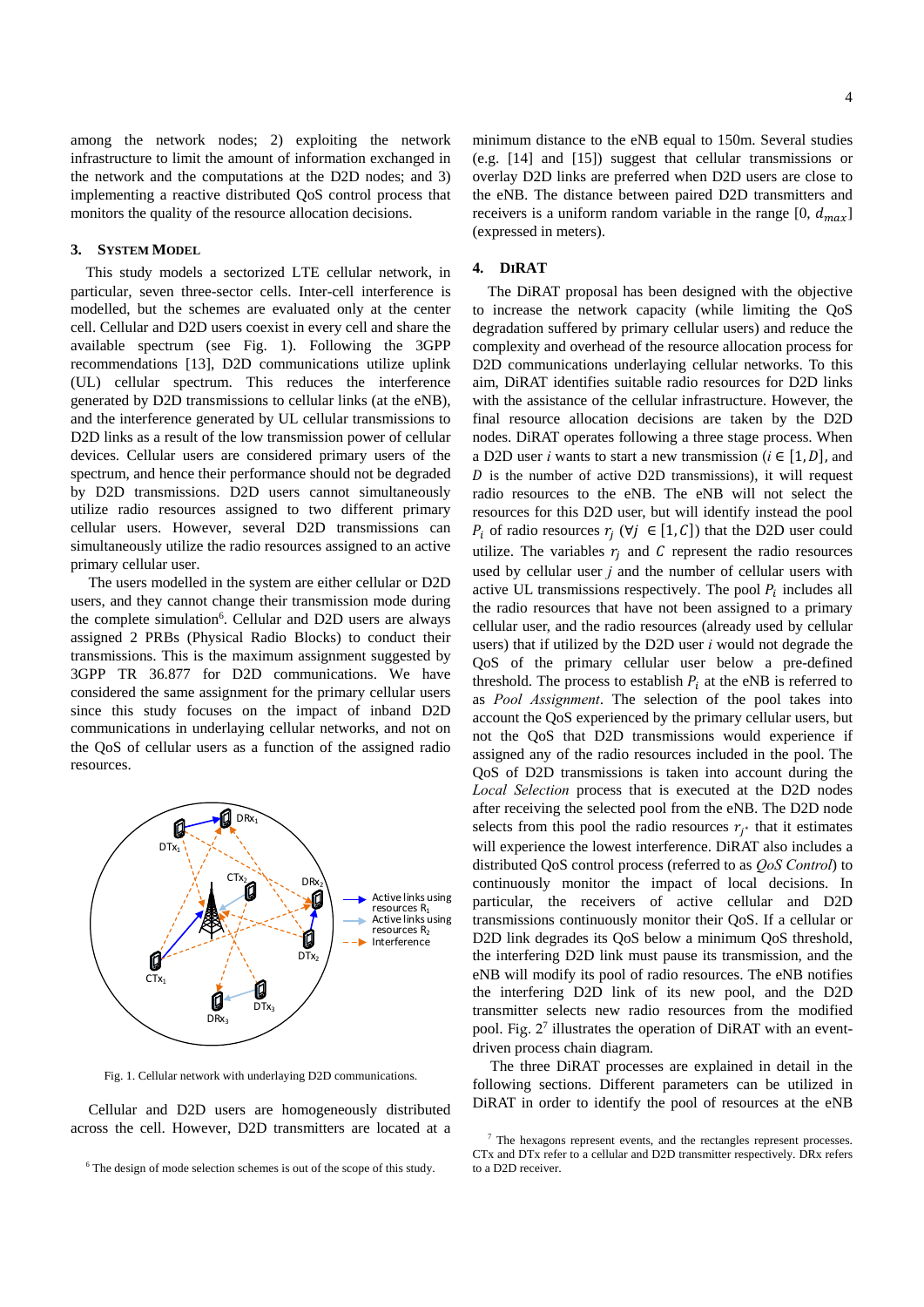and to locally select radio resources. This paper presents and evaluates two implementations of DiRAT. The D-DiRAT implementation uses as parameter the distance between nodes. The distance information is already available at the network level, and therefore its use reduces the overhead of the resource allocation process. In addition, studies such as [16] and [17] (centralized schemes) have shown that the use of location or distance information can significantly reduce the outage probability of inband D2D communications underlaying cellular networks. The S-DiRAT implementation uses as parameter locally measured received signal and interference levels that do not require signaling exchange between nodes.

#### *4.1. DiRAT Pool Assignment*

#### *4.1.1. D-DiRAT*

The eNB is in charge of identifying the pool of resources that each D2D transmission can utilize. To this aim, the eNB utilizes information available at the network: the number of cellular users with active UL transmissions (*C*), the position of active cellular nodes, and the position of D2D nodes. The Evolved Packet Core (EPC)-level ProSe Discovery defined in the 3GPP TS 23.303 standard [18] requires nodes to periodically inform the network about their location. In this context, this study assumes that the eNB knows the location of the cellular and D2D users present in its cell<sup>8</sup>.

The eNB includes in the pool the radio resources that are not utilized by a primary cellular user, and the radio resources (already used by cellular users) that if utilized by the D2D user would not generate excessive interference levels to the primary cellular user. In particular, a D2D transmission *i* is allowed to share the radio resources of a cellular transmission *j* if the following conditions are met:

Condition D.1. The distance  $d_{DTxi-eNB}$  between the D2D transmitter of link  $i$  ( $DTx_i$ ) and the eNB must be larger 5

than the distance  $d_{CTxi-eNB}$  between the uplink cellular transmitter (CTx*j*) and the eNB. This condition guarantees that the interference generated by DTx*i* at the eNB is lower in average than the signal received from CTx*j*. This is a result of the larger distance and the lower D2D transmission power levels.

• Condition D.2. The distance  $d_{CTxi-DRxi}$  between CT<sub>x</sub>*j* and the D2D receiver of link *i* (DRx*i*) must be larger than the distance  $d_{CTxj-eNB}$  between CTx<sub>j</sub> and the eNB. This condition is intended to limit the interference received by DRx*i* from CTx*j*.

The eNB notifies each D2D transmission  $i$  of the pool  $P_i$  of resources that it can use. Together with  $P_i$ , the eNB also sends to *i* the set of distances  $d_{CTxi-PRxj}$  between DRx<sub>i</sub> and CTx<sub>j</sub> for the radio resources  $r_i$  included in  $P_i$  (only for those currently used by cellular users). The distance information is used by the D2D nodes to locally select their resources from  $P_i$ .

#### *4.1.2. S-DiRAT*

S-DiRAT identifies the pool of radio resources  $P_i$  for a D2D transmission *i* using information about received signal and interference levels at the eNB. We denote as  $S_i$  the received signal level at the eNB from the UL cellular transmission *j* that uses resources  $r_i$ . The variable  $I_i$  represents the interference level experienced by  $r_j$  at the eNB<sup>9</sup>, and N the noise power level. The variables  $S_i$ , N and  $I_i$  represent average levels experienced during the last *f* LTE frame periods. The eNB also estimates the interference  $\hat{I}_{ji}$  that a new D2D transmission *i* could generate if assigned the resources  $r_i$ . This interference can be estimated using the Sounding Reference Signals  $(SRSS)^{10}$  that are defined in the 3GPP standards [19]. The eNB can then compute the SINR (Signal to Interference Noise Ratio)  $\hat{\sigma}_{ii}$  that the cellular transmission *j* would experience if a D2D link *i* is assigned the same radio resources *rj*:



Fig. 2. DiRAT operation.

8 If such information was not available at the network, it would be sufficient if users send their position information (after being polled by the eNB) when DiRAT is executed.

 $9$   $I_j$  includes the interference generated by D2D transmissions sharing the resources  $r_j$ , and the inter-cell interference.<br><sup>10</sup> The SRSs are reference signals transmitted by the UE, and that are used

by the eNB to estimate the uplink channel quality.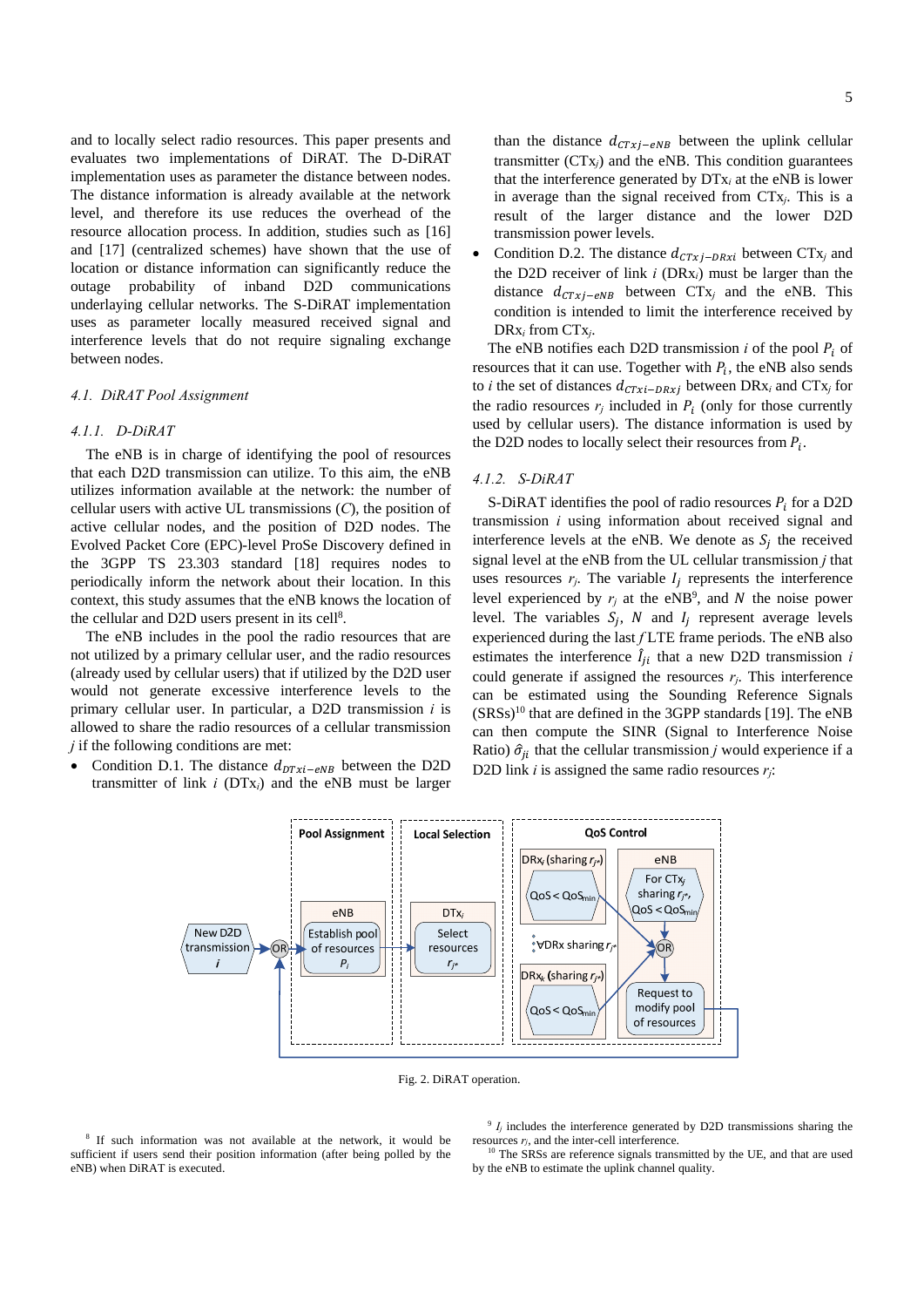$$
\hat{\sigma}_{ji} = \frac{S_j}{N + I_j + \hat{I}_{ji}}\tag{1}
$$

Using (2), the eNB can estimate the throughput  $\widehat{th}_{ii}$  (in bps) that the cellular transmission *j* would experience if the new D2D transmission  $i$  is assigned the resources  $r_i$ . The throughput is estimated using the expression reported in 3GPP TR 36.942 (Annex A) [15]:

$$
\widehat{th}_{ji} = \begin{cases}\n0 & \text{if } \widehat{\sigma}_{ji} < \sigma_{min} \\
B \cdot \delta \cdot S(\widehat{\sigma}_{ji}) & \text{if } \sigma_{min} < \widehat{\sigma}_{ji} < \sigma_{max} \\
Th_{max} & \text{if } \widehat{\sigma}_{ji} > \sigma_{max}\n\end{cases} \tag{2}
$$

In (2), *B* is the transmission bandwidth,  $\sigma_{min}$  the SINR value under which the throughput is considered to be null, and  $\sigma_{max}$  the SINR value at which the maximum throughput  $(Th_{max})$  is achieved. Function  $S(·)$  is the Shannon bound  $(S(\hat{\sigma}_{ii}) = log_2(1 + \hat{\sigma}_{ii}))$ , and  $\delta$  is an attenuation factor. The eNB also computes the average throughput  $th_j^f$  experienced by the cellular transmission *j* during the last *f* LTE frames (i.e. prior to the new D2D transmission *i* requesting resources). It is important to highlight that the eNB only estimates throughput values for the primary cellular users and not for the D2D transmissions. The QoS of the D2D transmissions is directly estimated at the D2D nodes. S-DiRAT includes in the pool  $P_i$ of the new D2D transmission *i* the radio resources that are not assigned to cellular users, and the radio resources  $r_i$  used by cellular user  $j$  if the following conditions are satisfied:

Condition S.1. The throughput  $\widehat{th}_{ji}$  that the cellular user *j* would experience if D2D transmission *i* is allowed to share its radio resources  $r_i$  is not degraded by more than a given percentage ( $\Delta_{th}$ ) with respect to  $th_j^f$ :

$$
\frac{th_j^f - t\widehat{h}_{ji}}{th_j^f} < \Delta_{th} \tag{3}
$$

Condition S.2. The throughput  $\widehat{th}_{ii}$  must be higher than a predefined minimum threshold:

$$
\widehat{th}_{ji} > th_{min} \tag{4}
$$

The values of  $\Delta_{th}$  and  $th_{min}$  must be established to increase the capacity while guaranteeing that the performance of the primary cellular users is not degraded. Conditions S.1 and S.2 guarantee that if a D2D transmission uses any of the radio resource  $r_j$  included in its pool  $P_i$ , the primary cellular user of *r<sub>j</sub>* will not see its throughput degrade by more than  $\Delta_{th}$ compared to  $th_j^f$ , and the throughput will always be above  $th_{min}$ .

## *4.2. DiRAT Local Selection*

#### *4.2.1. D-DiRAT*

The D2D transmitter  $i$  selects resources from  $P_i$  that are not used by any primary cellular transmission. If all the resources in  $P_i$  are already used by a cellular transmission, then it will select the resources  $r_{i^*}$  from  $P_i$  that are used by the cellular user  $j^*$  that is farther away from  $DRx_i$ :

• Condition D.3. 
$$
j^* = arg \left\{ \max_{j|r_j \subset P_i} d_{CTxi - DRxj} \right\}
$$
 (5)

It is important noting that D-DiRAT does not take into account the transmission power of users, or the aggregate interference caused by all D2D transmissions simultaneously sharing the same resources, when identifying  $P_i$  or locally selecting resources. The impact of these two factors is considered within the *QoS Control* process. This approach reduces the computational complexity since nodes do not need to exchange information to estimate the aggregate interference caused by other cellular and D2D transmissions.

#### *4.2.2. S-DiRAT*

The D2D transmitter  $i$  selects resources from  $P_i$  that are not used by any primary cellular transmission. If all the resources in  $P_i$  are already used by a cellular transmission, the D2D receiver senses during  $N_s$  frames the received interference level  $I_{ij}$  in each of the resources  $r_j$  included in  $P_i^{11}$ . S-DiRAT takes into account the aggregate interference levels during the process to locally select resources from  $P_i$ . As a result,  $I_{ij}$ includes contributions from the respective primary cellular user, other D2D users sharing the same resources  $r_i$ , and the inter-cell interference. The D2D transmitter *i* selects the radio resources  $r_j$  included in  $P_i$  that experience the lowest  $I_{ij}$ , as long as  $I_{ij}$  is smaller than a predefined maximum threshold  $I_{i,max}$ :

• Condition S.3. 
$$
j^* = arg \left\{ \min_{j \mid r_j \subset P_i} I_{ij} \middle| I_{ij} < I_{i,max} \right\} \tag{6}
$$

The threshold  $I_{i,max}$  is the maximum interference level that results in a throughput equal or higher than  $th_{min}$ .  $l_{i,max}$  can be derived from (1) and (2). Since S-DiRAT locally selects the radio resources based on interference levels, it does take into account the impact of the transmission power of each user. It is important to emphasize the distributed nature of S-DiRAT since the resource allocation decisions are made by the D2D nodes with information they locally measure. This approach reduces the overhead compared to centralized schemes that require measuring and sending to the eNB the channel gain of all links.

#### *4.3. DiRAT QoS Control*

The same *QoS Control* process is implemented for D-DiRAT and S-DiRAT. The eNB continuously monitors the QoS of each UL cellular transmission *j*. The QoS is here expressed in terms of throughput. If the average throughput experienced by the cellular user *j* during the last *s* LTE frames  $(th_j^s)$  decreases below a minimum acceptable threshold  $(th_{min})$  as a result of a D2D transmission *i* sharing its radio resources, *i* is not allowed to use these resources anymore, and the eNB creates a new pool  $P_i$  for the D2D transmission *i*. This condition is expressed in the following equation:

$$
th_j^s < th_{min} \tag{7}
$$

<sup>11</sup> [20] also proposed to use carrier sensing mechanisms to select cellular or D2D transmission modes. Detection techniques such as those used in cognitive radio systems [21] can be used to sense the interference signals on each radio resource.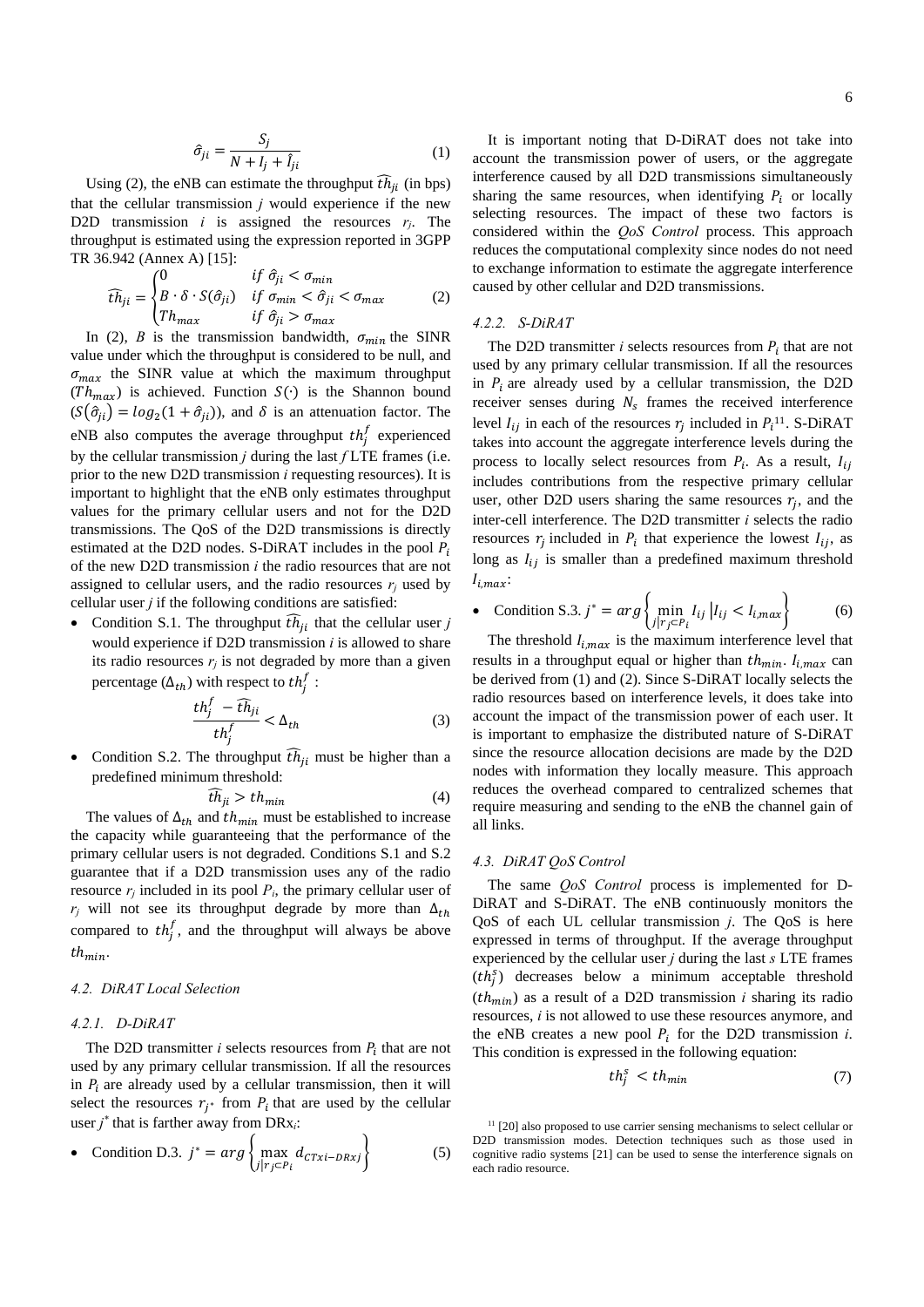The eNB will also create a new pool  $P_i$  for the D2D transmission *i* if the throughput  $th_j^s$  is degraded more than  $\Delta_{th}$ percent with respect to the throughput  $th_j^f$  experienced during the last *f* LTE frames (where  $f = k \cdot s$  and  $k > 1$ , i.e.,  $th_j^f$  is calculated over a longer time period than  $th_j^s$ ) as a result of the D2D transmission *i* sharing the resources of the cellular user *j*. This condition is expressed in the following equation:

$$
\frac{th_j^f - th_j^s}{th_j^f} > \Delta_{th} \tag{8}
$$

The D2D receivers also continuously monitor their QoS. D2D transmissions are not primary users of the radio resources, and therefore the *QoS Control* process only requests changing the pool of a D2D transmission if the average throughput experienced by a D2D transmission *i* during the last s LTE frame periods  $(th_i^s)$  is smaller than  $th_{min}$ :

$$
th_i^s < th_{min} \tag{9}
$$

In (9),  $th_i^s$  is the average throughput experienced by the D2D transmission *i* during the last *s* LTE frame periods. This condition prevents D2D transmissions experiencing poor QoS levels to interfere other cellular or D2D users. An active D2D transmission will notify the eNB if its QoS degrades below  $th_{min}$ . If the degradation is due to a new D2D transmission, the *QoS Control* process requests the eNB to modify the pool of resources of the new D2D transmission. If the degradation is not due to a new D2D transmission, the eNB modifies the pool of the D2D link that experiences the QoS degradation. The new pool will not contain the previously used radio resources. The operation of the *QoS Control* process is explained in Algorithm I.

The eNB and the D2D nodes use the *QoS Control* process to dynamically adapt their resource allocation decisions in order to guarantee the QoS requirements of the primary cellular users. D2D transmissions are provided with the highest possible QoS. Overall, DiRAT results in a low complexity and low overhead solution that only requires exchanging information between the network and the D2D nodes when: 1) the eNB informs a new D2D transmission *i* of its pool  $P_i$ , 2) a D2D node notifies the eNB that its QoS performance is below the predefined minimum threshold, and 3)  $P_i$  is modified by the *QoS Control* process.

| ALGORITHM I: DIRAT OOS CONTROL PROCESS |                                                                          |  |  |  |
|----------------------------------------|--------------------------------------------------------------------------|--|--|--|
|                                        | 1. For each active cellular transmission $i, 1 \le i \le \mathcal{C}$ do |  |  |  |
| 2.                                     | If minimum cellular OoS condition not satisfied for <i>i</i> then        |  |  |  |
|                                        |                                                                          |  |  |  |

- 3. Identify the last D2D transmission paired with  $j$ : D2D transmission *i\**
- 4. Modify the pool of resources for D2D transmission  $i^*$  by excluding the resources used by *j*
- 5. **End If**
- 6. **End For**
- 7. **For** each active D2D transmission  $i, 1 \le i \le D$  do
- 8. **If** minimum D2D QoS condition not satisfied for *i* then
- 9. Identify the cellular transmission paired with D2D transmission  $i$ : cellular transmission  $j$
- 10. Identify the last D2D transmission paired with cellular transmission *j*: D2D transmission  $i^*$

11. Modify the pool of resources for D2D transmission  $i^*$  by excluding the resources used by *j*

# 12. **End If**

# 13. **End For**

#### **5. REFERENCE SCHEMES**

The performance of DiRAT is compared in this study against that obtained with reference centralized and distributed schemes. The selected centralized scheme was proposed in [1] and is referred to as CentLP. The scheme searches for the optimum resource allocation solution that maximizes the spectrum utilization. The scheme is designed to minimize the transmission length of D2D links, i.e. minimize the number of radio resources allocated to D2D transmissions and hence maximize the spectrum utilization. This is achieved by allowing multiple D2D transmissions in the same PRB (Physical Radio Block) of a cellular user. The scheme is executed at the network, and it assumes that the eNB has always complete and exact knowledge of the channel gain for all (cellular and D2D) active links, and for all interfering links between cellular and D2D users as well as between D2D users sharing the same radio resources. This information is used by the network to calculate the exact interference level and throughput that each cellular and D2D user will experience. The scheme includes constraints to limit the aggregate interference suffered by primary cellular users from D2D transmissions to a maximum threshold  $I_{max}^c$ , and to guarantee a minimum SINR  $(\gamma_{min})$  to D2D transmissions. The resource allocation problem is expressed in [1] as an optimum integer linear programming problem. The formulated problem is NP (Non-deterministic Polynomial time)-complete [1], and there is no known polynomial-time algorithm for finding all feasible solutions since all possible combinations of concurrently active D2D links can grow exponentially with the total number of D2D links. CentLP represents the optimal case in terms of maximizing the spectrum utilization and the system capacity when introducing inband underlaying D2D communications in cellular networks. It is then implemented in this study as the reference scheme that provides the upper bound capacity performance.

The selected reference distributed resource allocation scheme was proposed in [6], and is referred to in this paper as DiSM. This scheme has been selected given its good trade-off between optimality, computational complexity, convergence, and overhead compared to other proposals. DiSM is based on a stable matching process that matches distinct agents following their preferences. The matching process is iterative until a stable solution is found. In DiSM, the D2D transmissions and the radio resources are the agents that need to be matched. D2D transmitters estimate the channel gain of the links with other cellular or D2D nodes, and send this information to the eNB. The eNB estimates and sends to the D2D nodes the interference level experienced by each cellular transmission *j* over its assigned radio resources  $r_i$ . Using this information, the D2D transmitters and the radio resources establish their matching preferences through an ordered list of radio resources and D2D transmitters respectively. The D2D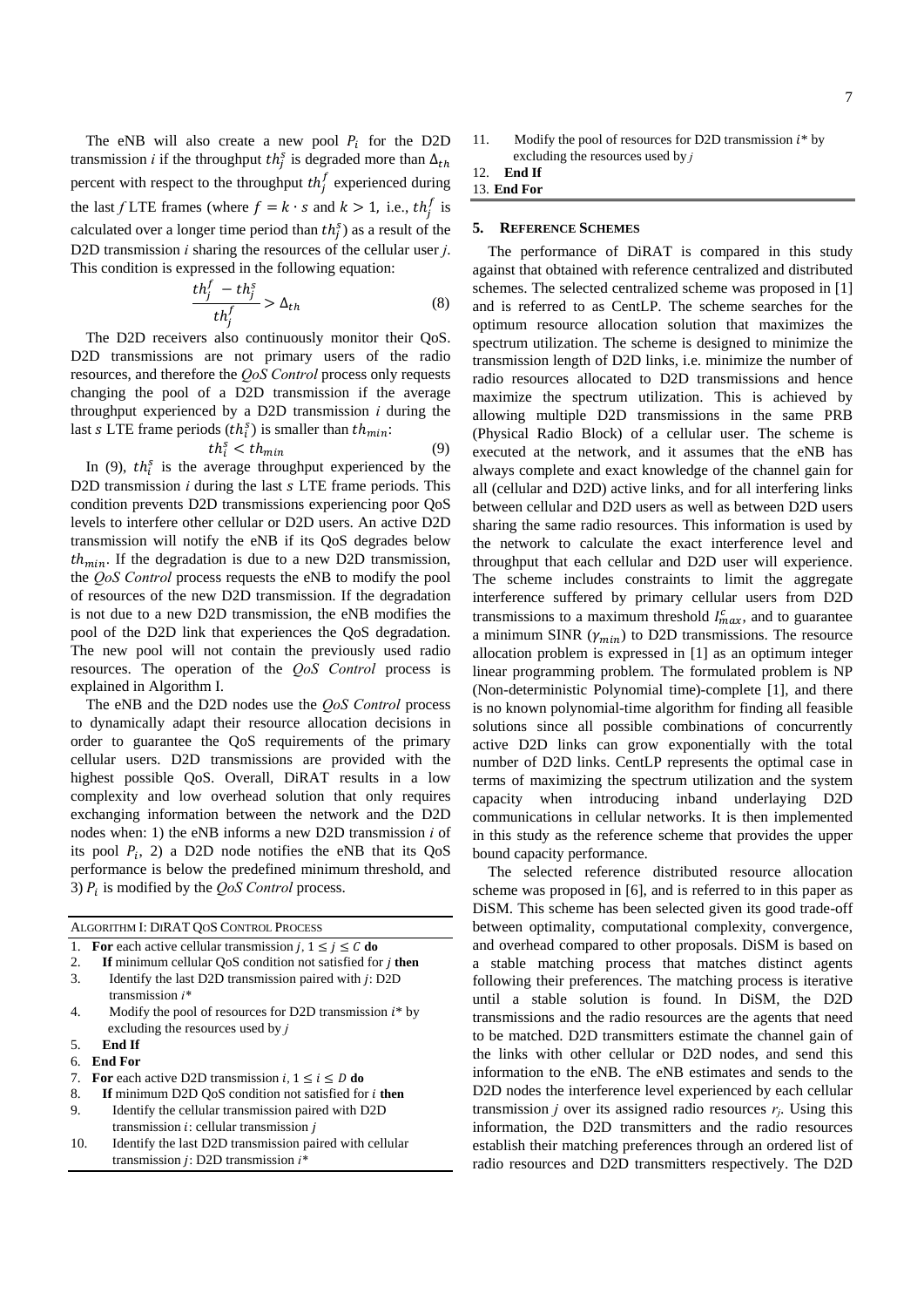transmitters identify their preferred radio resources as those that would provide the highest data rates. The radio resources identify their preferred D2D transmitters based on the interference they generate to the primary cellular transmissions. The eNB uses the identified preferences to match D2D transmitters and radio resources. The matching process has the constraint that the aggregate interference level to cellular transmissions cannot exceed a threshold  $I_{max}^c$ . After finding a matching solution, the eNB computes the aggregate interference level experienced by each cellular transmission, and sends this information to the D2D nodes. The D2D transmitters and the radio resources update their preferences that are sent back to the eNB for a new iteration of the matching process. The process ends when the same solution is obtained in two consecutive iterations.

#### **6. EVALUATION ENVIRONMENT**

The performance of the radio resource allocation schemes is evaluated using a C++ simulator that models the LTE radio interface. The simulator implements a scenario with seven three-sector cells, and the performance of the different schemes is evaluated at the center cell. Each cell has a radius of 500m. All cells share the same spectrum, and each sector is allocated 1.4 MHz of spectrum (6 PRBs of 180kHz each for data transmissions) for UL communications.

The simulator models the path-loss, shadowing and multipath fading. The path-loss and shadowing are estimated using the models recommended in 3GPP TR 36.843 [13] for system level simulations. In particular, the simulator implements the ITU UMA channel model to estimate the cellular path-loss, and the outdoor-to-outdoor channel model under LOS conditions to estimate the D2D path-loss. The shadowing is modelled as a log-normal distribution with standard deviation equal to 4 and 7 for cellular and D2D communications respectively. The multi-path fading is modelled using a Rayleigh fading channel with the Rayleigh coefficient set equal to one.

The LTE open loop power control scheme (defined in 3GPP TR 36.213 [19]) is implemented for both cellular and D2D communications  $[22]$ . The transmission power *P* is hence computed as:

 $P = \min\{P_{max}, P_0 + 10 \cdot \log_{10} M + \beta \cdot PL\}$  (10) where  $P_{max}$  represents the maximum transmission power

( $P_{cell}$  and  $P_{d2d}$  for cellular and D2D nodes respectively),  $P_0$  is a UE (User Equipment)-specific parameter,  $M$  is the number of assigned PRBs, and  $\beta$  is a path-loss compensation factor. For cellular transmissions, PL is the downlink path-loss measured at the cellular node. In the case of a D2D link,  $PL$ represents the path-loss measured at the D2D transmitter.

Active cellular and D2D users are requested to transmit a 20Mb file with a transmission deadline (*tdeadline*) of 60s [23]. To do so, all cellular and D2D users demand 2 PRBs (i.e. *M* in (10) is set equal to 2) independently of the resource allocation scheme under evaluation. Simulations have been conducted for two different cellular loads that represent an average occupancy of radio resources by primary cellular users equal

| Parameter                    | Description                                                                                | Value            |
|------------------------------|--------------------------------------------------------------------------------------------|------------------|
| f, s                         | Number of LTE frame periods considered to<br>estimate average signal and throughput values | 10, 100          |
| $th_{min}$                   | Minimum required throughput                                                                | 512 kbps         |
| $\Delta_{th}$                | Maximum tolerable throughput degradation<br>in $(3)$ and $(8)$                             | 10%              |
| $N_{\rm s}$                  | Number of frames during which D2D<br>receivers sense the received interference level       | 5                |
| $\sigma_{min}, \sigma_{max}$ | $SINR$ limits in $(2)$                                                                     | $-6.5dB$ , 17dB  |
| $Th_{max}$                   | Maximum throughput in (2)                                                                  | 1.7Mbps          |
| B                            | Bandwidth in (2)                                                                           | 360kHz           |
| δ                            | Attenuation factor in (2)                                                                  | 0.75             |
| $I_{\text{max}}^c$           | Maximum tolerable interference to cellular<br>transmissions in DiSM and CentLP             | $10^{-6}$ mW     |
| $\gamma_{min}$               | Minimum SINR threshold for D2D<br>transmissions in CentLP                                  | 2.8dB            |
| $t_{dendline}$               | Transmission deadline                                                                      | 60s              |
| $d_{max}$                    | Maximum D2D distance                                                                       | 100 <sub>m</sub> |
| $P_{cell}$ , $P_{d2d}$       | Maximum transmission power<br>for cellular and D2D nodes                                   | 20dBm, 14dBm     |
| $P_0$                        | UE-specific parameter in $(10)$                                                            | $-78dBm$         |
| β                            | Path-loss compensation factor in (10)                                                      | 0.8              |
| $\overline{M}$               | Number of assigned PRBs in (10)                                                            | 2                |

to 75%  $(L_1)$  and 87%  $(L_2)$ . The average time between sessions for D2D users is equal to 3s.  $\Delta_{th}$  has been set equal to 10% following a previous simulation analysis that showed that this value provides a good compromise between augmenting the total capacity and guaranteeing the performance of the primary cellular users. Table I reports the main simulation parameters.

#### **7. PERFORMANCE EVALUATION**

This section compares the performance achieved with the DiRAT proposal to that obtained with the reference schemes. The performance is also compared to that obtained when only cellular transmissions are allowed (referred to as NoD2D). We define the cell capacity as the number of transmissions (cellular, or cellular and D2D) that are completed before the established deadline. Fig. 5 represents the ratio between the cell capacity of each resource allocation scheme and the cell capacity with NoD2D. The results differentiate the performance obtained for cellular and D2D transmissions. The obtained results clearly show that accepting D2D transmissions significantly increases the total cell capacity independently of the resource allocation scheme. However, there are significant differences between the schemes under evaluation. DiSM results in the lowest increase in total cell capacity with respect to NoD2D (89% compared to 101% for CentLP under  $L_1$ ). DiSM also results in the largest degradation of the cellular capacity with respect to the scenario in which D2D transmissions are not allowed. For example, DiSM reduces by 31% the number of completed cellular transmissions with respect to NoD2D under L<sub>1</sub>. CentLP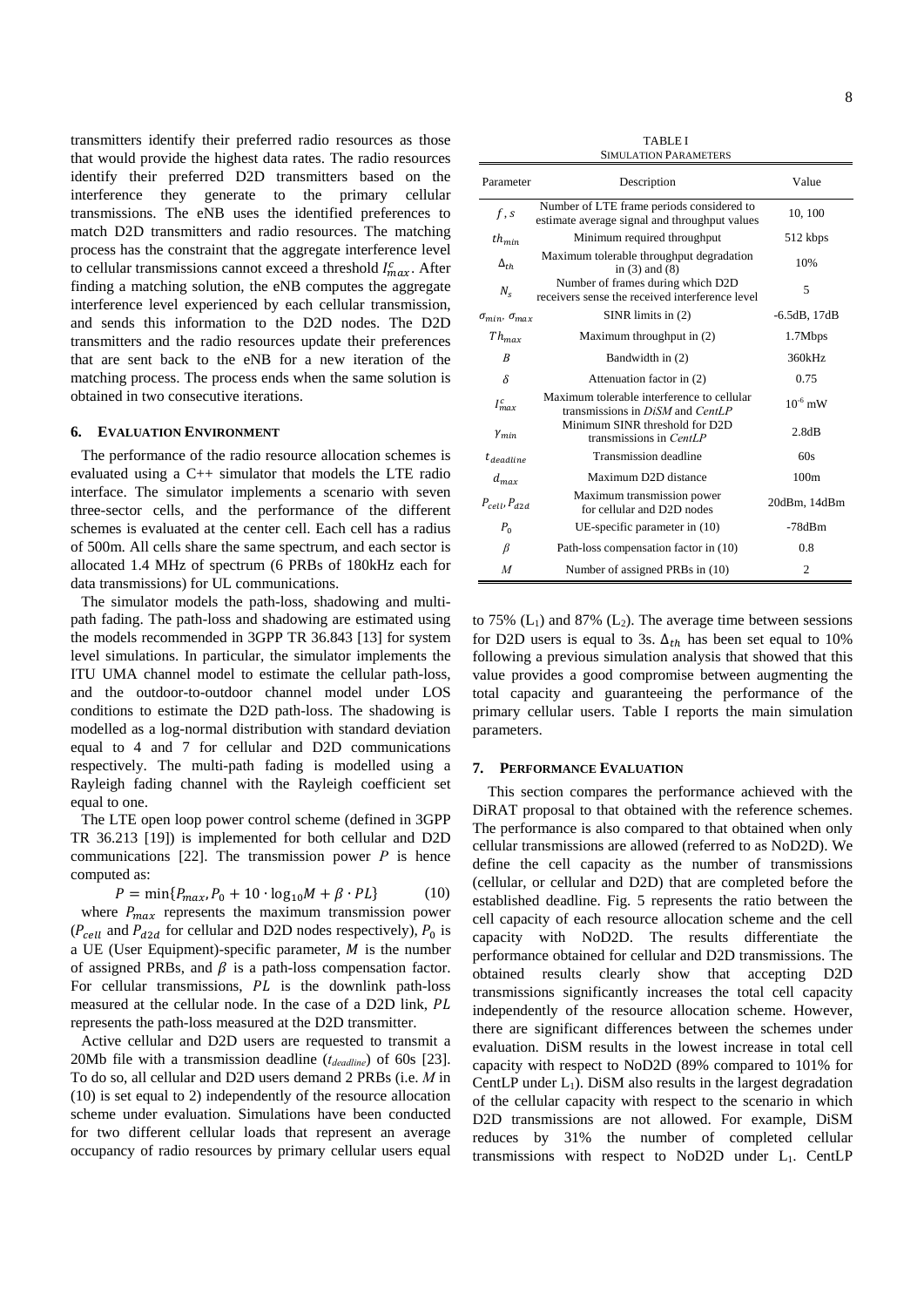achieves the largest increase in total cell capacity (101% under  $L_1$  and 82% under  $L_2$ ). However, this is achieved at the expense of decreasing the performance of the primary cellular users. In particular, CentLP reduces by  $11\%$  (L<sub>1</sub>) and  $25\%$  (L<sub>2</sub>) the number of completed cellular transmissions with respect to NoD2D. S-DiRAT is the only scheme capable to augment the total cell capacity without degrading the performance of the primary cellular users. This is achieved at the cost of a slightly lower total cell capacity increase than CentLP. For example, CentLP can serve in total 12% and 12.1% more transmissions (D2D and cellular) under  $L_2$  than D-DiRAT and S-DiRAT respectively. However, it decreases by 21% and 25% the number of served cellular users with respect to D-DiRAT and S-DiRAT under  $L_2$ . It is also important to remember that CentLP is a centralized scheme while DiRAT is a distributed one. In addition, CentLP can be challenged by the time needed to find solutions in real-time as highlighted in [1]. The results depicted in Fig. 5 are a consequence of the impact of the different allocation policies on the QoS of cellular and D2D transmissions. Such impact is explained next.

Fig. 6.a shows that S-DiRAT is the scheme that better protects the QoS of the primary cellular users when D2D transmissions are allowed to share their radio resources. In fact, the figure shows that the cellular transmissions experience with S-DiRAT nearly the same average throughput as when no D2D transmissions are allowed (NoD2D). This result is shown to be independent of the cellular load. On the other hand, Fig. 6.a shows that DiSM and CentLP reduce the average throughput of cellular transmissions by 23% and 12% with respect to NoD2D for  $L_1$ . All the resource allocation schemes under evaluation take into account the interference generated by D2D transmissions to the primary cellular users, but clearly with different outcomes. Fig. 6.a clearly shows that



the control process introduced in DiRAT is more capable to protect the performance of the primary cellular users than the mechanisms included in DiSM and CentLP for this objective. DiSM and CentLP limit the maximum aggregate interference level that cellular transmissions can tolerate<sup>12</sup>, but differ in how they allocate radio resources. DiSM seeks to maximize the throughput of D2D transmissions, while CentLP seeks to minimize the number of radio resources assigned to D2D transmissions and guarantee them a minimum SINR. This results in that DiSM pairs a higher number of D2D transmissions per primary cellular transmission than CentLP (Fig. 3). This approach increases the interference, and decreases the throughput of the primary cellular users with DiSM (Fig. 6.a). Reducing the cellular throughput results in that users need to utilize their radio resources for a longer time in order to transmit their file. As a consequence, DiSM augments the time cellular users need to wait in order to be assigned radio resources (Fig. 4.a), which explains the larger cellular capacity degradation experienced with DiSM (Fig. 5).

CentLP assigns radio resources with the constraint of guaranteeing a minimum SINR to D2D transmissions. This augments the average waiting time of D2D users with respect to DiSM (Fig. 4.b), but reduces the number of D2D



Fig. 3. Cumulative distribution function of the average number of paired D2D transmissions per primary cellular user (load L<sub>2</sub>).



Fig. 4. Average waiting time to access radio resources.

<sup>12</sup> Fig. 6.a shows that this does not necessarily guarantee high throughput levels.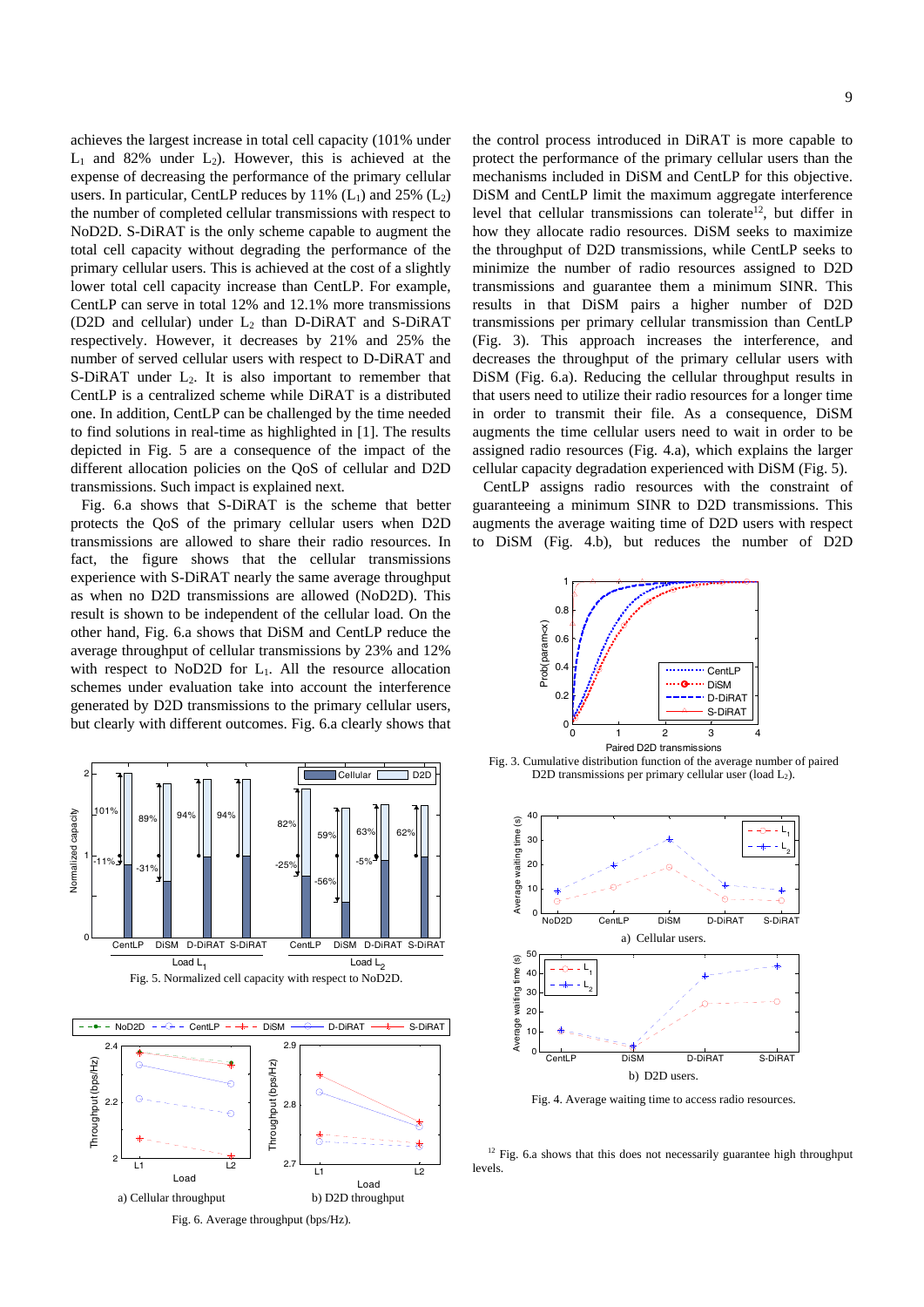transmissions paired with primary cellular users (Fig. 3). As a result, CentLP increases the cellular performance (capacity and throughput in Fig. 5 and Fig. 6.a) with respect to DiSM. However, the interference from D2D transmissions reduces the average CentLP cellular throughput (Fig. 6.a) and augments the average waiting time of cellular users (Fig. 4.a) with respect to NoD2D. These two factors explain why CentLP cannot maintain the cellular capacity achieved when D<sub>2</sub>D transmissions were not allowed (Fig. 5).

Fig. 5, Fig. 6.a and Fig. 4.a demonstrate that S-DiRAT can increase the system capacity without degrading the cellular performance; i.e. cellular users experience the same QoS when executing S-DiRAT and when no D2D transmissions are allowed (NoD2D). S-DiRAT is designed to protect the primary cellular users. As a result, S-DiRAT tends to assign to D2D transmissions the radio resources that are not being utilized by cellular users. In fact, Fig. 3 shows that nearly no D2D transmissions are paired with primary cellular links when executing S-DiRAT in the scenarios under evaluation<sup>13</sup>, which explains its larger D2D average waiting time (Fig. 4.b). However, S-DiRAT augments the capacity by allowing multiple D2D transmissions to share the same radio resources. Fig. 7 shows that 37% of D2D transmissions are paired on average with seven or more transmissions when executing S-DiRAT in the scenarios under evaluation. This percentage decreases to 8%, 3% and 12% when executing CentLP, DiSM and D-DiRAT respectively (Fig. 7). Despite sharing the resources among more D2D transmissions, S-DiRAT results in higher D2D throughput levels than CentLP and DiSM (Fig. 6.b) due to its *Local Selection* process. CentLP augments though the D2D capacity (Fig. 5) thanks to its lower D2D waiting time (Fig. 4.b). In a sense, the obtained results show that S-DiRAT can adapt its operation based on the experienced interference levels in order to exploit the advantages offered by overlay and underlay communications. Under high interference levels, S-DiRAT can operate like an overlay resource allocation scheme to protect the performance of the primary cellular transmissions. However, when the interference decreases, S-DiRAT can pair D2D transmissions with cellular ones in order to exploit the advantages offered by underlay schemes (higher capacity and spectral efficiency).



Fig. 7. Discrete probability density function of the average number of D2D transmissions sharing radio resources under L2.

<sup>13</sup> Additional simulations were conducted for scenarios with lower interference levels. In this case, S-DiRAT allowed pairing some D2D transmissions with primary cellular links as long as the cellular and D2D QoS conditions were satisfied, and in particular as long as the QoS of the primary cellular users was not degraded.

The depicted results show that S-DiRAT and D-DiRAT achieve similar results. D-DiRAT slightly decreases the cellular throughput and capacity, and the D2D throughput (Fig. 5 and Fig. 6.a). However, the latter is compensated by a lower D2D average waiting time to finally achieve D2D capacity levels similar to S-DiRAT. D-DiRAT and S-DiRAT have been designed with the same objective (increase the capacity while protecting the performance of the primary cellular users), but utilize different information to implement the *Pool Assignment* and *Local Selection* processes. D-DiRAT utilizes distance information, and S-DiRAT local received signal and interference levels. The use of distance information reduces the computational complexity, but also the capacity to precisely guarantee the QoS of cellular and D2D transmissions. To overcome this limitation, D-DiRAT relies on the *QoS Control* process to modify resource allocation decisions that do not adequately guarantee the cellular and D2D QoS requirements. Table II represents the average number of pool assignments required per D2D transmission (denoted as *p*). This number includes the initial pool assignment as well as the pool changes that might be requested by DiRAT's *QoS Control* process. Table II shows that the use of distance information results in that D-DiRAT requires more frequent changes of the pool  $P_i$  than S-DiRAT in order to achieve similar performance levels. This entails a larger signaling exchange and overhead.

| <b>TABLE II</b>                                         |                   |     |    |  |  |  |
|---------------------------------------------------------|-------------------|-----|----|--|--|--|
| AVERAGE NUMBER OF POOL ASSIGNMENTS PER D2D TRANSMISSION |                   |     |    |  |  |  |
|                                                         | Allocation scheme |     |    |  |  |  |
|                                                         | D-DiRAT           | 57  | 61 |  |  |  |
|                                                         | S-DiRAT           | 3 Q | 39 |  |  |  |

#### **8. SIGNALING OVERHEAD AND COMPLEXITY**

The previous results have demonstrated that S-DiRAT is the only scheme capable to increase the capacity while preserving the performance of the primary cellular users. CentLP augments the total capacity, but at the expense of the primary cellular users. CentLP is an optimization-based centralized scheme. It is then also relevant to compare the complexity and overhead of the evaluated resource allocation schemes.

The authors state in [1] that CentLP formulates the radio resource allocation dilemma as a mixed-integer programming NP-complete problem. This implies that there is no known polynomial-time algorithm for finding all feasible solutions. The computational complexity of CentLP grows fast with the number of active D2D transmissions since the possible combinations of D2D transmissions that can simultaneously share radio resources with a cellular user (and hence the order of the computational complexity) increases exponentially with the number of active D2D transmissions. CentLP also requires channel gain information to be measured and sent to the eNB. This information is used to calculate the SINR experienced by D2D transmissions, and the interference caused by D2D transmissions to cellular users. This information needs to be constantly transmitted to the eNB, which results in a very high signaling overhead. In particular, each D2D receiver has to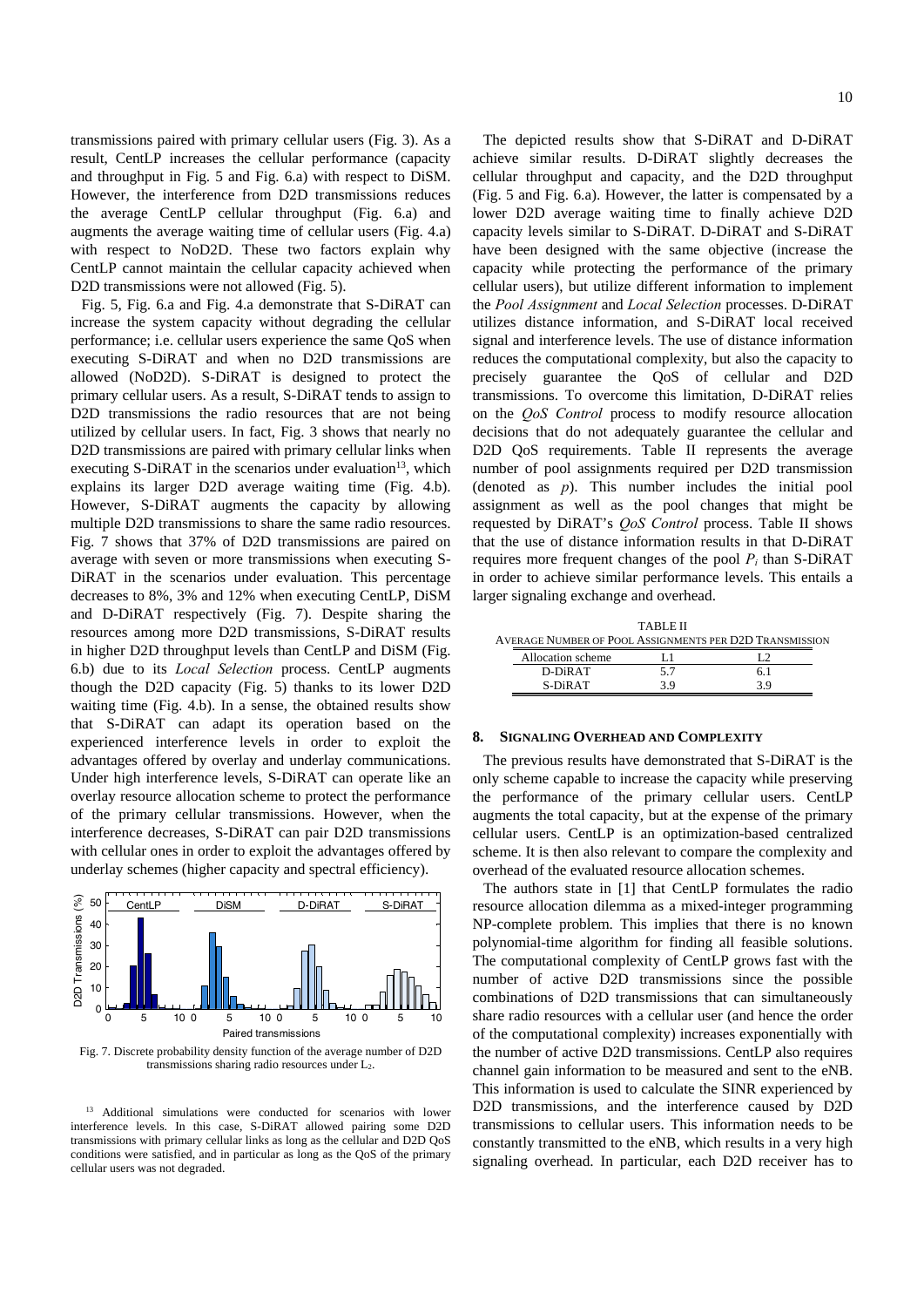11

send a message to the eNB that includes the channel gain of the links between the D2D receiver and the *C* active cellular transmitters. A total of *D* messages are then sent to the eNB, one for each active D2D transmission. Each message also includes the channel gain of the links between the D2D receiver and the *D* active D2D transmitters. The 3GPP 36.133 standard [24] considers that the received interference power and reference signal received power (RSRP) can be reported using 7 and 9 bits respectively. We then consider that the channel gains and interference data can be reported using a single byte. The amount of information exchanged between the D2D nodes and the eNB (or overhead) is then equal to *D*·(*C*+*D*) bytes for CentLP.

DiSM distributes the computational load between the nodes. The process executed at the D2D transmitters has a complexity of  $O(nC \cdot \log(C))$ <sup>14</sup>, while the process executed at the eNB has a complexity of  $O(nCD)$  [6]. DiSM has a complexity significantly smaller than CentLP. To estimate its overhead, we have to take into account that DiSM needs to iteratively exchange information between the D2D nodes and the eNB in order to allocate the radio resources. In particular, a total of *D* messages are sent to the eNB (one per D2D receiver). Each message includes the channel gain of the links between the D2D receiver and the *C* active cellular transmitters, and the channel gain of the links between the D2D receiver and the *D* active D2D transmitters. At each iteration of the resource allocation process, the eNB broadcasts to the D2D nodes the aggregate interference experienced on each resource. To this aim, a single message is transmitted, and the message contains the aggregate interference experienced by each one of the *C* active cellular transmissions. At each iteration, the D2D nodes also send their preference profiles to the eNB. This results in a total of *D*  messages that include an ordered list of the radio resources used by the *C* active cellular transmissions. We consider that 1 byte is sufficient to identify the radio resources in the preference profiles<sup>15</sup>. DiSM requires then the exchange of  $D \cdot (C+D)$  + *n* $\cdot$ *C*+ *n* $\cdot$ *C* $\cdot$ *D* bytes (overhead) between the D2D nodes and the eNB.

S-DiRAT and D-DiRAT have a lower complexity  $(0(C))$ than DiSM*,* and also reduce the signaling overhead. D-DiRAT only requires the eNB to know the location of active cellular nodes, and the location of the transmitter and receiver of the D2D link for which radio resources need to be assigned. This requires a total of *C*+2 messages with location information. The location information can be coded using 6 bytes (3GPP TS 36.355 [25]). It is important to highlight that this location information is already available at the eNB when implementing Proximity Services (ProSe), and hence the transmission of these *C*+2 messages would not be necessary. The eNB also needs to inform D2D users about their pool of resources and about the distance between the D2D receiver and the cellular transmitters that use the resources in the pool. In the worst case scenario, the pool will contain the radio resources utilized by all active cellular transmissions. In this case, the length of the message sent by the eNB will be equal to *C*∙(1+2) bytes. One byte is used to identify each resource, and two bytes are used to identify the distance between each cellular transmitter and the D2D receiver<sup>16</sup>. This information is sent before a D2D transmission starts, or when resources need to be reassigned because the cellular or D2D QoS requirements are not satisfied. The number of times that this information is exchanged during a D2D transmission is equal to the variable *p* previously defined as the average number of pool assignments required per D2D transmission. The overhead of D-DiRAT is then equal to  $[(C+2)·6+C·3]·p$  bytes. The overhead of D-DiRAT is reduced to  $(C<sup>3</sup>) \cdot p$  bytes when location information is already available at the eNB. S-DiRAT requires the eNB to identify the pool of radio resources using information that is locally sensed at the eNB. The eNB then notifies D2D users of their pool. In the worst case scenario, the pool will contain the radio resources utilized by all active cellular transmissions. In this case, the length of the message sent by the eNB is equal to *C*∙1 bytes. This message is also sent when resources need to be reassigned because cellular or D2D QoS requirements are not satisfied. The overhead of S-DiRAT is then equal to *C*∙*p* bytes. Table III summarizes the computational complexity and signaling overhead of all the schemes.

TABLE III COMPLEXITY AND SIGNALING OVERHEAD

| Allocation<br>scheme | Computational complexity                                             | Signaling<br>overhead (bytes)                          |
|----------------------|----------------------------------------------------------------------|--------------------------------------------------------|
| CentLP               | NP-complete                                                          | $D(C+D)$                                               |
| <b>DiSM</b>          | $O(nC \cdot log(C))$ at the D2D transmitters,<br>$O(nCD)$ at the eNB | $D \cdot (C + D) +$<br>$n \cdot C + n \cdot C \cdot D$ |
| D-DiRAT              | O(C)                                                                 | $[(C+2)\cdot 6 + C\cdot 3] \cdot p$                    |
| S-DiRAT              | O(C                                                                  | ∪∙                                                     |

To compare the overhead of the different schemes, let's consider the best case scenario for DiSM (it finishes the resource allocation after just 2 iterations, i.e. *n*=2) and the worst one for D-DiRAT and S-DiRAT. In the worst case scenario for D-DiRAT, ProSe is not implemented, and the location information is not available at the eNB by default. Let's consider that there are 9 active cellular transmissions. and 30 active D2D transmissions. In this scenario, *p* is equal to 5.6 and 3.6 for D-DiRAT and S-DiRAT respectively. D-DiRAT reduces the overhead by 64.5% with respect to DiSM, and by 47.5% with respect to CentLP. The reduction would be equal to 89.7% (with respect to DiSM) and 84.8% (with respect to CentLP) if ProSe was implemented and the location data was available at the eNB by default. S-DiRAT reduces even more the overhead with respect to DiSM (97.6%) and to CentLP (96.5%). We should also note that the overhead of CentLP and DiSM has been estimated without taking into account the messages that would have to be transmitted to

<sup>&</sup>lt;sup>14</sup> *n* is the number of iterations executed to achieve a stable solution. <sup>15</sup> One byte is sufficient to identify all PRBs even when considering a 20MHz band that contains 100 PRBs.

<sup>16 2</sup> bytes can code distances up to 65km with a 1m granularity.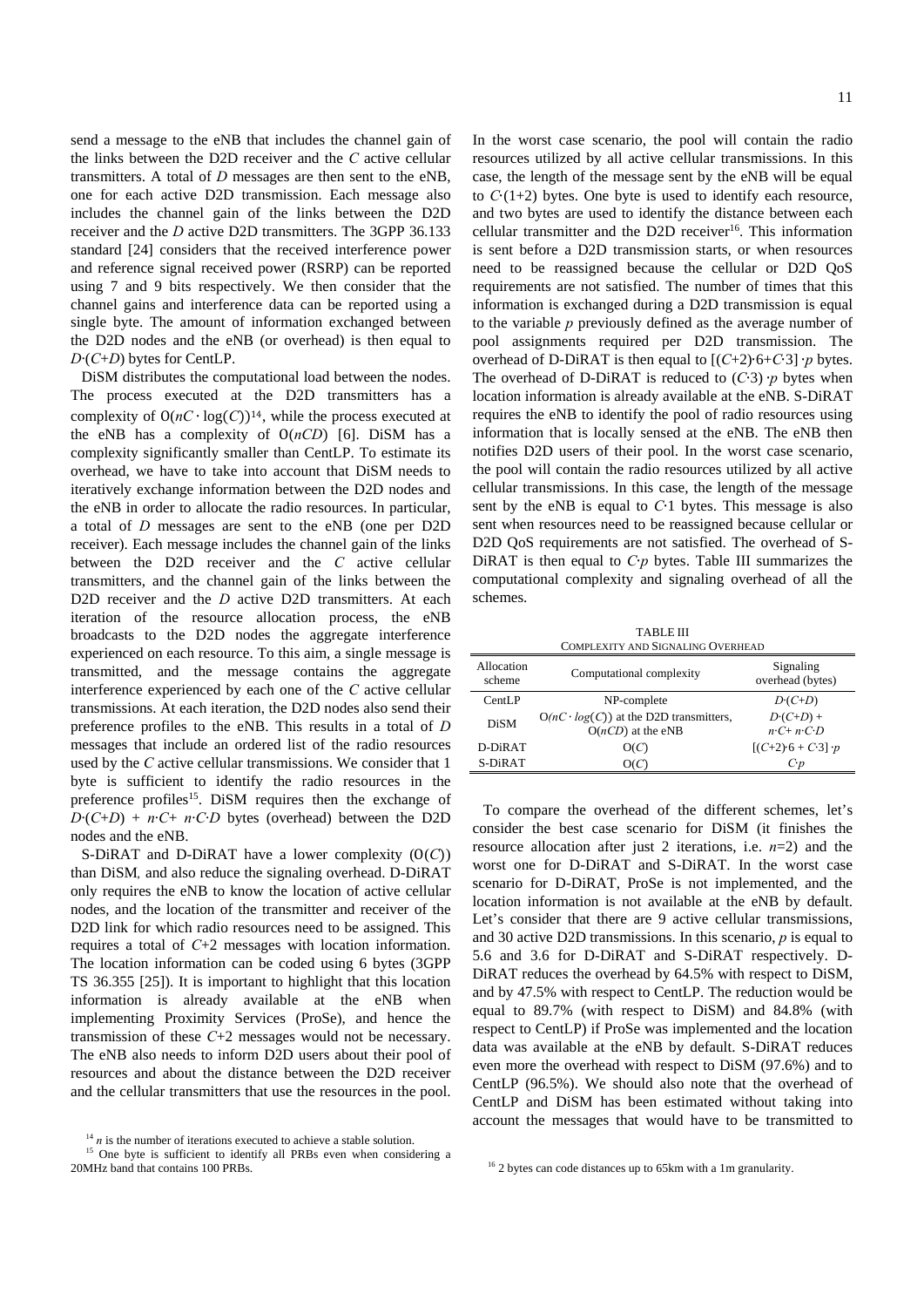estimate the channel gain between two nodes that do not have an active transmission. Such overhead would not be negligible, so D-DiRAT and S-DiRAT would reduce even more the overhead.

#### **9. CONCLUSIONS**

This paper has presented and evaluated DiRAT, a novel network-assisted distributed radio resource allocation scheme for D2D communications underlaying cellular networks. The proposed scheme has been designed with the objective to increase the network capacity and limit any possible degradation of the performance of the cellular users. To do so, the D2D nodes locally select their radio resources from a pool of resources that has been previously created by the cellular network in order to control the interference generated to the primary cellular users. The proposed scheme includes a low complexity and low overhead control mechanism that continuously evaluates whether the cellular and D2D QoS requirements are satisfied. If they are not, the control process triggers the modification of the pool of resources that interfering D2D transmissions can utilize. This study has evaluated two implementations of the proposed distributed scheme. In the first one, the eNB and D2D nodes base their decisions on distance information. The second implementation uses locally measured received signal and interference levels.

This study has demonstrated that the proposed S-DiRAT scheme can significantly improve the total capacity without degrading the throughput and capacity of cellular users. Higher total capacity gains could be achieved using an optimization-based centralized scheme, but these gains are obtained at the expense of reducing the performance of the cellular users and significantly increasing the complexity and overhead. Such complexity and overhead are significantly reduced by the proposed distributed scheme. The low complexity and overhead of DiRAT result from the distribution of the decision process between the eNB (implements the *Pool Assignment* process) and the D2D nodes (implement the *Local Selection* process), and the introduction of a distributed *QoS Control* process that monitors the impact of any resource allocation decision. This *QoS Control* process reduces the need to estimate the interference that other users would experience as a result of a resource allocation decision. The highest overhead reductions are achieved when DiRAT bases its resource allocation decisions on locally measured received signal and interference levels (S-DiRAT implementation).

#### **ACKNOWLEDGMENTS**

This work was supported by the Spanish Ministry of Economy and Competitiveness and FEDER funds under the projects TEC2014-57146-R and TEC2014-56469-REDT, and by Generalitat Valenciana under the project GV/2016/049.

#### **REFERENCES**

[1] P. Phunchongharn, E. Hossain, D.I. Kim, "Resource Allocation for Device-to-Device Communications Underlaying LTE-Advanced Networks", *IEEE Wireless Communications*, vol. 20, no. 4, pp. 91-100, August 2013.

- [2] J. Yue, C. Ma, H. Yu, W. Zhou, "Secrecy-Based Access Control for Device-to-Device Communication Underlaying Cellular Networks", *IEEE Communications Letters*, vol. 17, no. 11, pp. 2068-2071, Nov. 2013.
- [3] 3GPP, Technical Specification Group Radio Access Network; Evolved Universal Terrestrial Radio Access (E-UTRA) and Evolved Universal Terrestrial Radio Access Network (E-UTRAN); Overall description; Stage 2, 3GPP TS 36.300, version 12.4.0, 2014.
- [4] R. An, J. Sun, S. Zhao, S. Shao, "Resource Allocation Scheme for Device-to-Device Communication Underlying LTE Downlink Network", in *Proc. of the International Conference on Wireless Communications & Signal Processing (WCSP)*, pp. 1-5, Oct. 2012, Huangshan (China).
- [5] H. Tang, Z. Ding, "Mixed Mode Transmission and Resource Allocation for D2D Communication", *IEEE Transactions on Wireless Communications*, vol. 15, no. 1, pp. 162-175, Jan. 2016.
- [6] M. Hasan, E. Hossain, "Distributed Resource Allocation in 5G Cellular Networks", in *Towards 5G: Applications, Requirements and Candidate Technologies* (eds R. Vannithamby and S. Talwar), John Wiley & Sons, Ltd, Chichester, UK, 2016.
- [7] L. Song, D. Niyato, Z. Han, E. Hossain, "Game-theoretic resource allocation methods for device-to-device communication", *IEEE Wireless Communications*, vol. 21, no. 3, pp. 136-144, June 2014.
- [8] Q. Ye, M. Al-Shalash, C. Caramanis, J. G. Andrews, "Distributed Resource Allocation in Device-to-Device Enhanced Cellular Networks", *IEEE Transactions on Communications*, vol. 63, no. 2, pp. 441-454, Feb. 2015.
- [9] Y. Sun, M. Peng, C. Wang, "A Distributed Approach in Uplink Deviceto-Device Enabled Cloud Radio Access Networks", in *Proc. Of the IEEE Global Communications Conference (GLOBECOM) 2016*, pp. 1- 6, Dec. 2016, Washington (USA).
- [10] G. Katsinis, E. E. Tsiropoulou, S. Papavassiliou, "Joint Resource Block and Power Allocation for Interference Management in Device to Device Underlay Cellular Networks: A Game Theoretic Approach", *Mobile Networks and Applications*, vol. 22, no. 3, pp. 539-551, June 2017.
- [11] G. Katsinis, E. E. Tsiropoulou, S. Papavassiliou, "A game theoretic approach to the power control in D2D communications underlay cellular networks", in *Proc. of the IEEE 19th International Workshop on Computer Aided Modeling and Design of Communication Links and Networks (CAMAD)*, pp. 208-212, Dec. 2014, Athens (Greece).
- [12] C. Yang, J. Li, P. Semasinghe, E. Hossain, S. M. Perlaza, Z. Han, "Distributed Interference and Energy-Aware Power Control for Ultra-Dense D2D Networks: A Mean Field Game", *IEEE Transactions on Wireless Communications*, vol. 16, no. 2, pp. 1205-1217, Feb. 2017.
- [13] 3GPP, Technical Specification Group Radio Access Network; Study on LTE device to device proximity services; Radio aspects, 3GPP TR 36.843, version 12.0.1, 2014.
- [14] D. Feng, L. Lu, Y. Yuan-Wu, G. Li, L. Shaoqian, G. Feng, "Device-to-Device Communications in Cellular Networks", *IEEE Communications Magazine*, vol. 53, no. 4, pp. 49-55, April 2014.
- [15] 3GPP, Technical Specification Group Radio Access Network; Evolved Universal Terrestrial Radio Access (E-UTRA); Radio Frequency (RF) system scenarios, 3GPP TR 36.942, version 13.0.0, 2016.
- [16] H. Wang, X. Chu, "Distance-Constrained Resource-Sharing Criteria for Device-to-Device Communications Underlaying Cellular Networks", *Electronics Letters*, vol. 48, no. 9, pp. 528-530, April 2012.
- [17] Q. Duong, Y. Shin, O.S. Shin, "Resource Allocation Scheme for Deviceto-Device Communications Underlaying Cellular Networks", in *Proc. of the International Conference on Computing, Management and Telecommunications (ComManTel) 2013*, pp. 66-69, Jan, 2013, Ho Chi Minh City (Vietnam).
- [18] 3GPP, Technical Specification Group Services and System Aspects; Proximity-based services (ProSe); Stage 2, 3GPP TS 23.303, version 14.1.0, 2016.
- [19] 3GPP, Technical Specification Group Radio Access Network; Evolved Universal Terrestrial Radio Access (E-UTRA); Physical layer procedures, 3GPP TS 36.213, version 14.1.0, 2016.
- [20] B. Cho, K. Koufos, R. Jäntti, "Spectrum allocation and mode selection for overlay D2D using carrier sensing threshold", in *Proc. of the 9th International Conference on Cognitive Radio Oriented Wireless Networks and Communications (CROWNCOM)*, pp. 26-31, June 2014, Oulu (Finland).